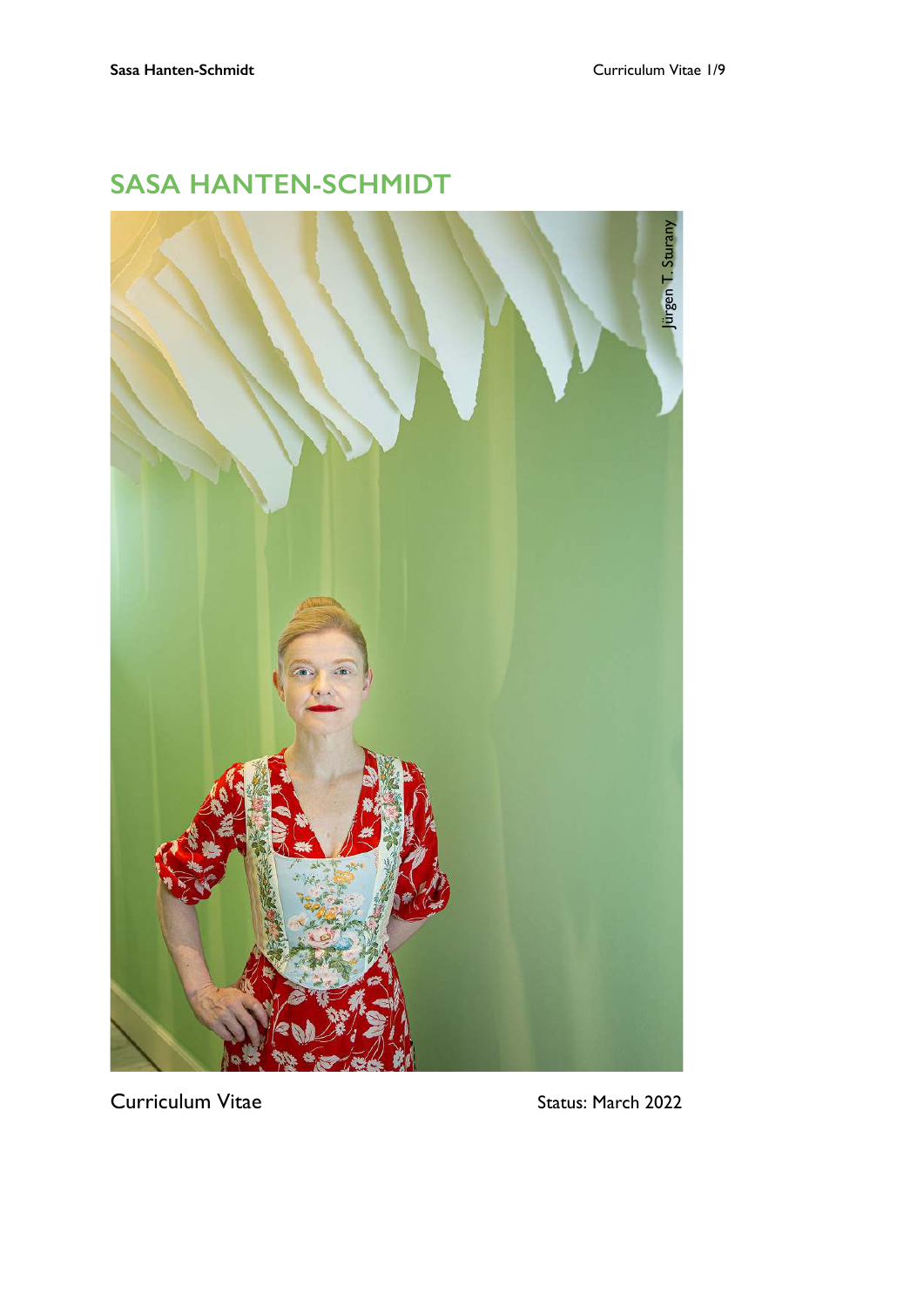## **Education**

#### **Sept 1982–May 1991**

St. Franziskusgymnasium, Kaiserslautern General university entrance qualification Boarding school 1982–1986

#### **1991**

Karl-Rahner-Prize for special achievements

#### **April 1986–June 1989**

Youth acting training at the Landestheater Rheinland-Pfalz (State Theater Rhineland-Palatinate) Leading role Lysistrate, Nurse in Romeo and Juliet

#### **1991/1992**

Attendance respectively conference management Institute for Political Education Schloss Eichholz Democracy, consensus-conflict, understanding of basic/core values, Europe, power, rhetoric

#### **Oct 1991–Sept 1992**

Study of Political Science, International Law and Philosophy at the Christian-Albrechts-University Kiel

#### **1991–1993**

Cabaret Summer Camps, Gummersbach

#### **Oct 1992–Sept 1995**

Study of law at the University of Cologne

#### **Oct 1995–May 1999**

Study of law at the Heinrich Heine University Düsseldorf and the Distance-Learning University Hagen 1st state examination

#### **March 2001–April 2003**

Traineeship at the Regional Court of Frankfurt am Main with stages at the Wiesbaden Museum supervised by Volker Rattemeyer and Renate Petzinger and at the public prosecutor's office in Frankfurt am Main in the field of copyright infringements and counterfeiting 2nd state examination – qualified to practise (Volljurist, Befähigung zum Richteramt) in 2003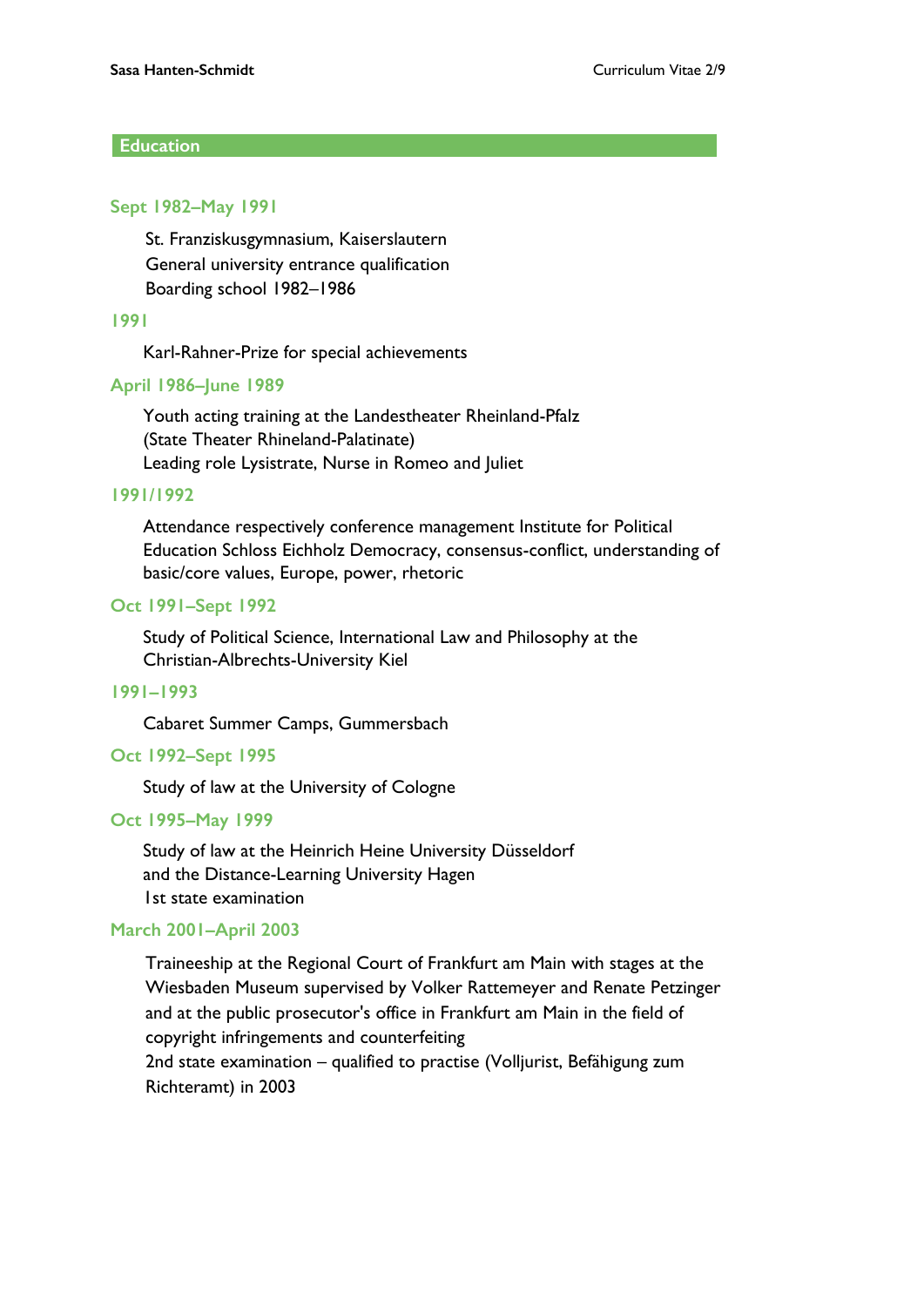# **Experience**

#### **1993–1994**

Konrad-Adenauer-Stiftung (Foundation), Conference Management for Political Education and Rhetoric

## **1994 und 1995**

Notary's Office Dr. Hans H. Spiess and Dr. Franz Robertz, Cologne General processing, notarial roll, reception

#### **1998–2001**

Fair and gallery internships at Aschenbach Amsterdam and Doris Wullkopf, Darmstadt and Lindau Event organisation, artist and collector support

#### **1998–2004**

Agency activity at the company arteficium, Frankfurt (from 2003 Hanten Schmitt, Wiesbaden) Support of fine artists (Nan Hoover, Andrei Roiter etc.) or their estates (Eduard Micus), art trade, art projects in public spaces

#### **2002–2005**

Employed lawyer at Freudenreich & Partner, Frankfurt am Main Commercial law, forensic practice

#### **seit 2003**

Own law office in Cologne Mandates relating to the art market, collection supervision, agent for fine artists, work supervision for artists' estates

## **2004–2014**

Curator of a sizable private collection (fine arts since 1960) in Cologne Inventory of the collection, working out the basis of valuation, curating of monographic exhibitions, collection communication, guided tours, museum loans, publications

## **2006–2014**

Head of studio Martin Willing, publication of catalogue raisonné: 2010 ("Eigenwert Eigenvalue", Darling-Publications, Cologne)

## **since 2011**

Head of studio Angela Glajcar, publisher of the catalogue raisonné; continuously available online, print version until 2013 "Angela Glajcar", Wienand Verlag, Cologne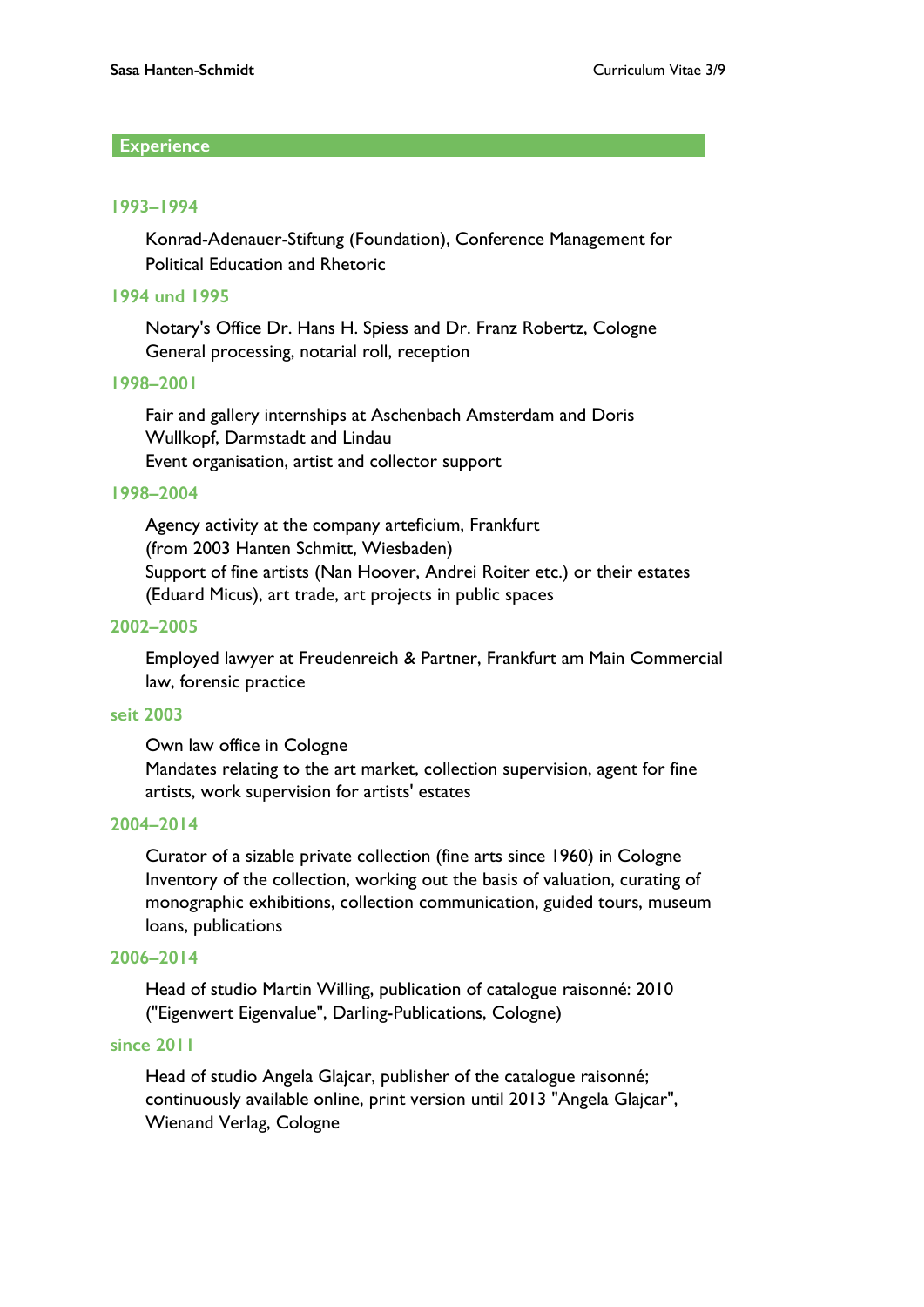## **since 2012**

Lawyer and publicly certified expert for contemporary fine art since 1960 with focus on Europe

# **since 2014**

Own office in Dresden

# **since 2015**

Arbitrator for various chambers of industry and commerce

#### **since 2015**

Member of the Arbeitskreis Wert- und Kostenbegriffe (working committee on Value and Cost Concepts) in Expert Valuation

#### **since 2020**

Own office in Vienna

#### **since 2021**

Member of IHK expert committee "Fine Arts and Antiques" Member of expert committee (certified court experts) "Fine Arts and Antiques"

#### **Writing**

#### **since 1998**

Ghostwriting, work reviews, exhibition openings, press releases

## **2007**

"Dank und Kohle", essay on the coal drawings by Bettina Blohm in "No ugly Mathematics", Salon-Verlag, Cologne

## **2008**

"Behind the Scenes", essay on two contemporary photographic positions in the fine arts in "Behind the Scenes", Revolver-Verlag, Berlin

## **2010**

"Zwei Meter werden eine Welt", essay on the work of the metal sculptor Martin Willing in "Eigenwert Eigenvalue", Darling-Publications, Cologne

## **2011**

"Raumerfahrung", contribution in terra cognita. Weltbilder – Welterfahrungen, ed. by Sabine Zimmermann-Törne, Dresden

# **2013**

"Papierarbeit", essay on the work of Angela Glajcar in "Angela Glajcar", Wienand Verlag, Cologne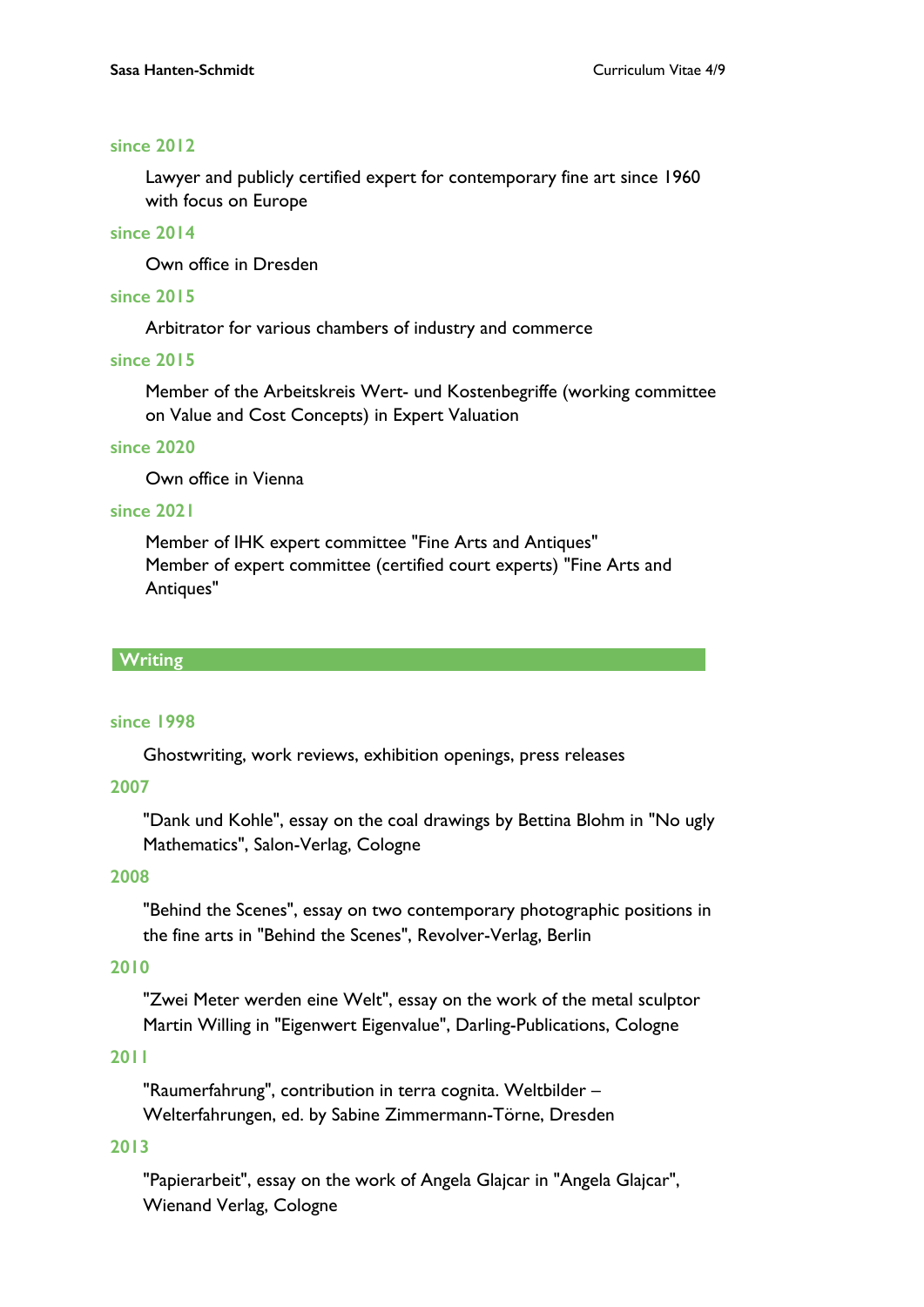Essay on "Karl Hartung. Wegbereiter der Stunde Null" Utermann, Dortmund

# **2016**

"Wert- und Kostenbegriffe im Sachverständigenwesen", DS 2016, 76 ff; publication about the standards of evaluation of goods in law cases

# **2017**

Essay "Martin Willing", Hollis Taggart, New York

# **2017**

"Assigning Value to Art", Van Ham Art Publications, Cologne

# **2018**

"Future", collection genealogy in "Look at me! Look at me! Checkpoints of an Art Collection", Spector- Books, Leipzig

## **2019**

"Wie vererbt man Leidenschaft?" in Parnass, 1/2019, Vienna

# **2019**

"Negotiate. Hope. Worst case scenarios..", in "The Human Factor – How can a generational handover of art succeed?", Van Ham Art Publications, Cologne

## **2019**

"Infotheke Galerie? Der souveräne Umgang mit Anfragen nach Expertisen und Bewertungen", in Reader Praxistag für Galerien 2019, BVDG, Berlin

## **2020**

"Geschäft, Geschenk oder Granate? Souveräner Umgang mit dem Konfliktpotenzial des Generationsübergangs in Galerien", in Reader Praxistag für Galerien 2020, BVDG, Berlin

## **from 2021**

Geldwäsche und Recht (Money Laundering and Law), GWuR Satirical column "Geldwäsche Tutorial" (quarterly) Ed. Jacob Wende, Penelope Schneider

## **2021**

Fashion column: Pippi Langstrumpf. Björk. Peggy Gugggenheim INVEIN, No 13, Vienna 2021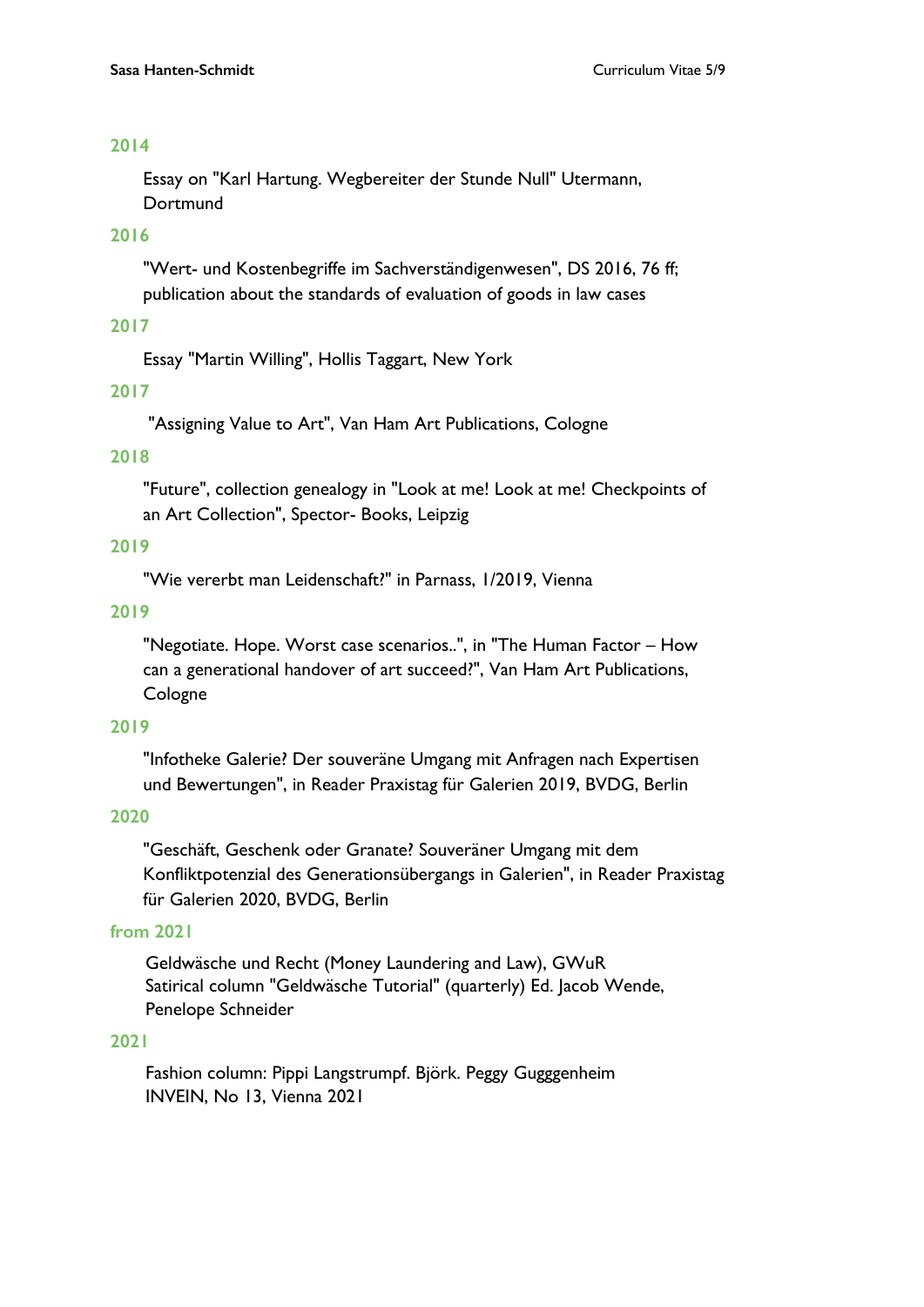# **Publications**

#### **2000**

"Night Letters Nan Hoover", artist's book and special edition video, Salon-Verlag, Cologne

## **2001**

"Dialogue Nan Hoover/Rob Perrée", Salon-Verlag, Cologne

## **2001**

"Kaleidoscope Andrei Roiter", artist's book and special edition watercolour, Salon-Verlag, Cologne

#### **2007**

"No ugly Mathematics", publication about the works on paper by Bettina Blohm, Salon-Verlag, Cologne

## **2008**

"Behind the Scenes Matthias Baus und Catherine Newbegin", Salon-Verlag, Cologne

#### **2009**

"Topographie Bettina Blohm", Darling-Verlag, Cologne

## **2010**

"Eigenwert | Eigenvalue" Catalogue raisonné Martin Willing, Darling-Publications, Cologne

## **2012**

Editing of Emil Schumacher "Pictures of a Collection", Wienand Verlag, Cologne

## **2013**

"Eduard Micus", Wieland Verlag, Cologne

# **2013**

"Angela Glajcar Werkübersicht/Catalogue Raisonné", Wieland Verlag, Cologne

# **2017**

"Der Kunst einen Wert zuweisen", Van Ham Art Publications, Cologne

# **2018**

"Sieh mich an! Look at me!" with Wolfgang Ullrich, Spector Books, Leipzig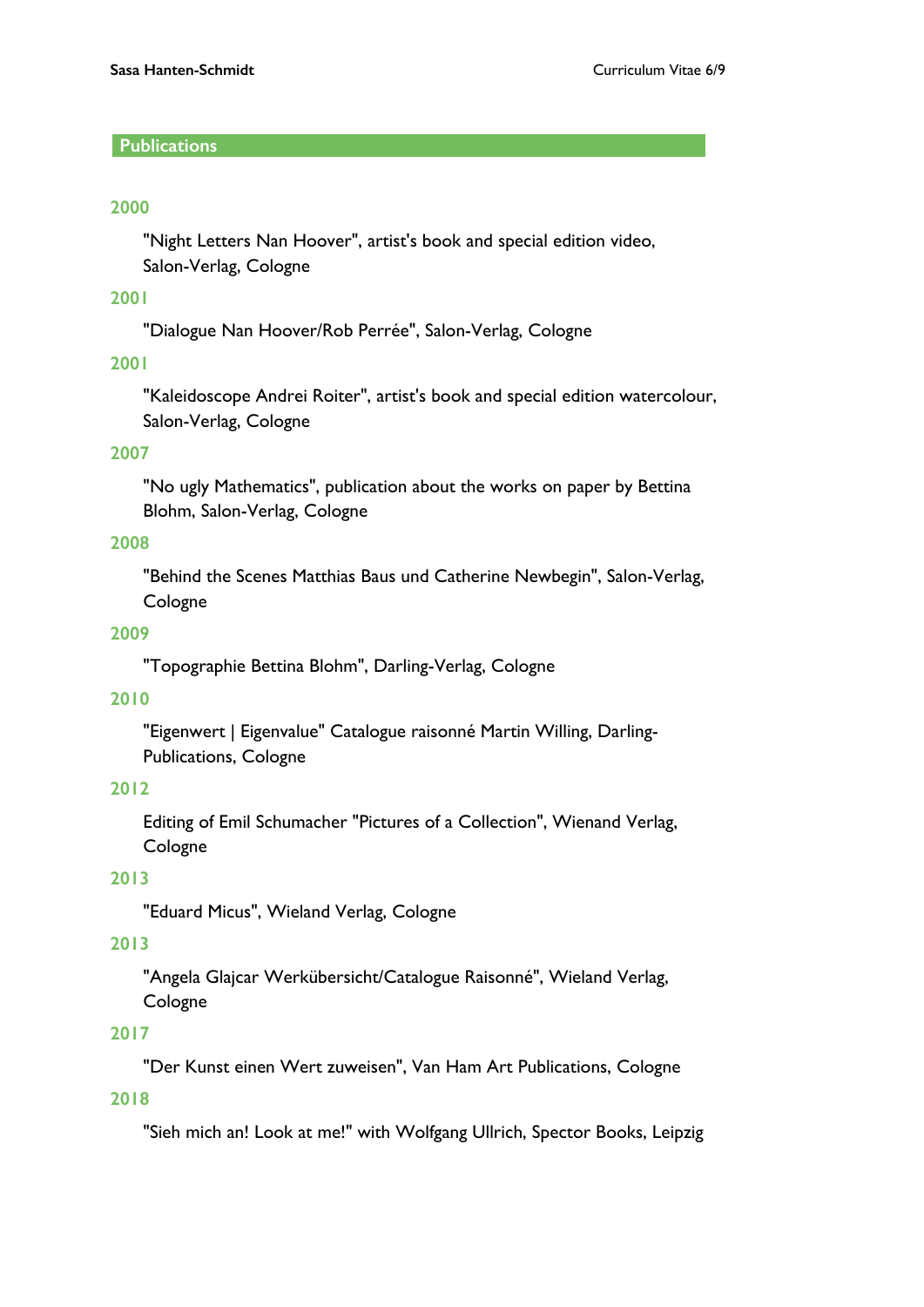"The Human Factor – How can a generational handover of art succeed?" Van Ham Art Publications, Cologne

#### **Lectures**

## **Juli 1999–Aug 1999**

Lecture "Junge Künstler und ihr Marktstart" at the Kunstakademie Dresden

#### **2008**

Katherine Newbegin and Matthias Baus, Galerie DINA4 Projekte, Munich

#### **2008**

The Manhunter Matthias Baus, Eye Portraits of the Photographic Artist, Robert Kastowsky Gallery, Vienna, Austria

#### **2008**

Katherine Newbegin and Matthias Baus, two photographic positions in dialogue, Galerie Open, Berlin

#### **2009**

Hellmut Bruch, Light Museum Micus, Ibiza, Spain

# **2010**

Can the works of Martin Willing be classified in minimal art? Galerie St. Johann, Saarbrücken

## **2010**

Fragments and Findings, the objects of Matthias Baus, Galerie Sebastian Fath, Mannheim

#### **2011**

Very close, the various groups of works by Matthias Baus, Volksbank Kaiserslautern

## **2011**

Martin Willing in dialog with Eduard Micus, Museum Micus, Ibiza, Spain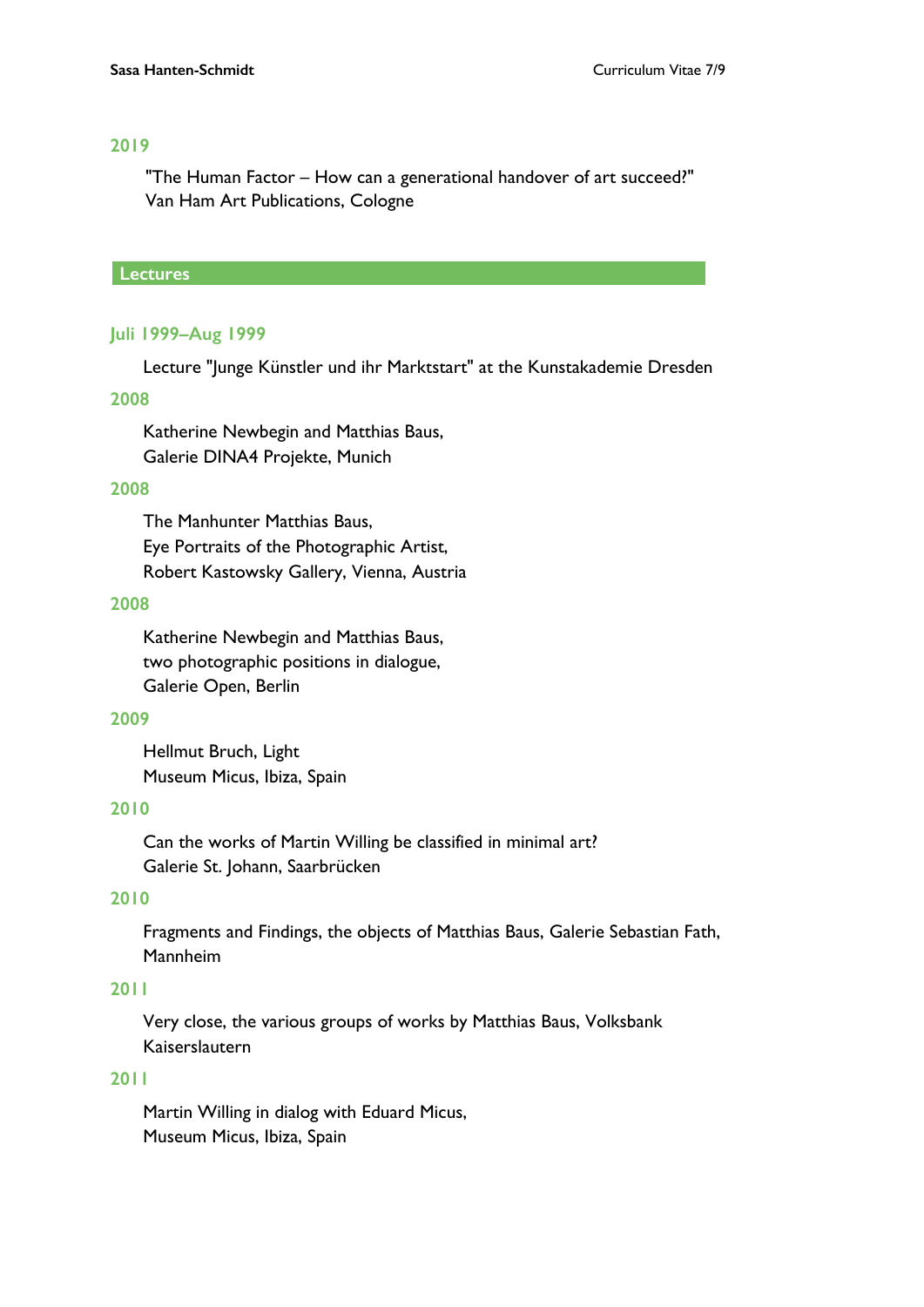Differences in Dialogue, Angela Glajcar and Martin Willing, Emsdettener Kunstverein, Emsdetten

# **2012**

The development of Angela Glajcar's work Kunstverein Münsterland, Coesfeld

#### **2013**

Minimal Pop, The Works of Thomas Dietz, Kunstverein Kölnberg

#### **2013**

Between Heaven and Earth, Galerie Kudlek, Cologne

## **2014**

Angela Glajcar and Eduard Micus, Espacio Micus, Ibiza, Spain Pleasure, Kunstverein Kölnberg, Cologne

#### **2017**

Assigning a value to art, lecture on the expert valuation of contemporary fine art, Institut für Sachverständigenwesen/Van Ham Art Art Estate, Cologne

#### **2017**

Autumn Seminar on Commercial Legal Protection of the Cologne Lawyers' Association, lecture on mandates with a connection to the art market, German Lawyers' Association, Cologne

# **2018**

Art, Value and Emotions, Panel Dialogue with Joachim Król, Dortmund

# **2018**

Art and Antiques in the insurance industry, employee training HISCOX AG, Munich

#### **2018**

About the art of inheriting a collection, together with Konrad Hanten-Schmidt, Biografietage Nordwalde (September)

# **2019**

The Human Factor, Symposium on generational transition with art, expert lecture, moderation and panel discussion with Harald Falckenberg, Institut für Sachverständigenwesen/Van Ham Art Estate, Cologne

#### **2019**

On the art of passing on art properly, Vienna Contemporary, Vienna